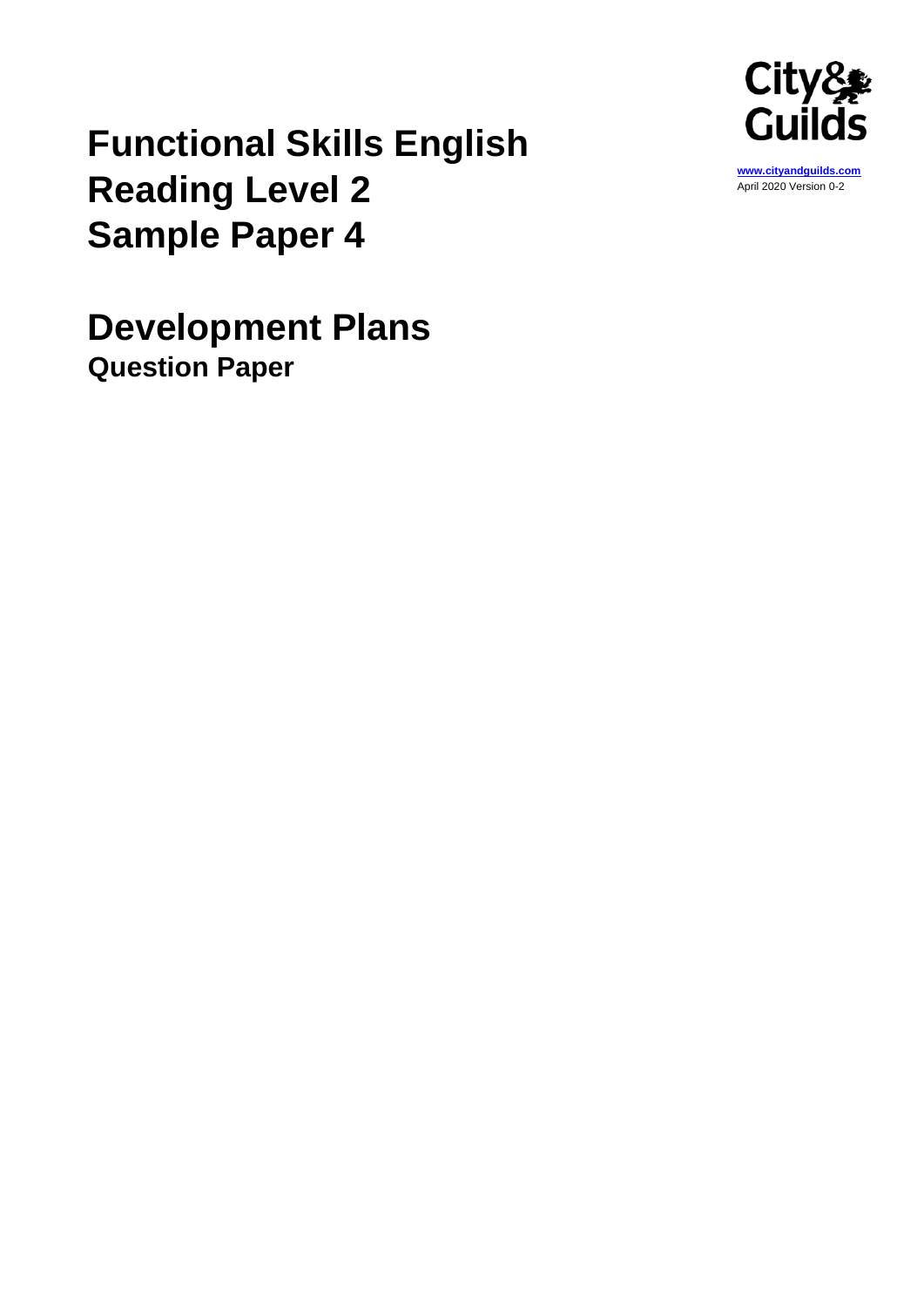# **4748 Sample Assessment Reading**

**Development Plans** Development Plans

### **Candidate Name (First, Middle, Last)**

Candidate enrolment number de la proposition de la proposition de la proposition de la proposition de la propo<br>De la proposition de la proposition de la proposition de la proposition de la proposition de la proposition de

Candidate signature and declaration\*

Assessment date (DDMMYYYY) Centre number

Centre number

- The duration of this paper is **1 hour.**<br>• Answer all the questions
	- Answer **all** the questions.
	- The maximum marks for each question are shown.
	- The maximum number of marks is **30.**

- Read each question carefully.<br>• You do not need to write in co
	- You do not need to write in complete sentences.
	- You will not be assessed on spelling, punctuation and grammar.
	- Dictionaries **are** allowed.

that I will not divulge to any nerson information about the questions **that I will not divulge to any person information about the questions.**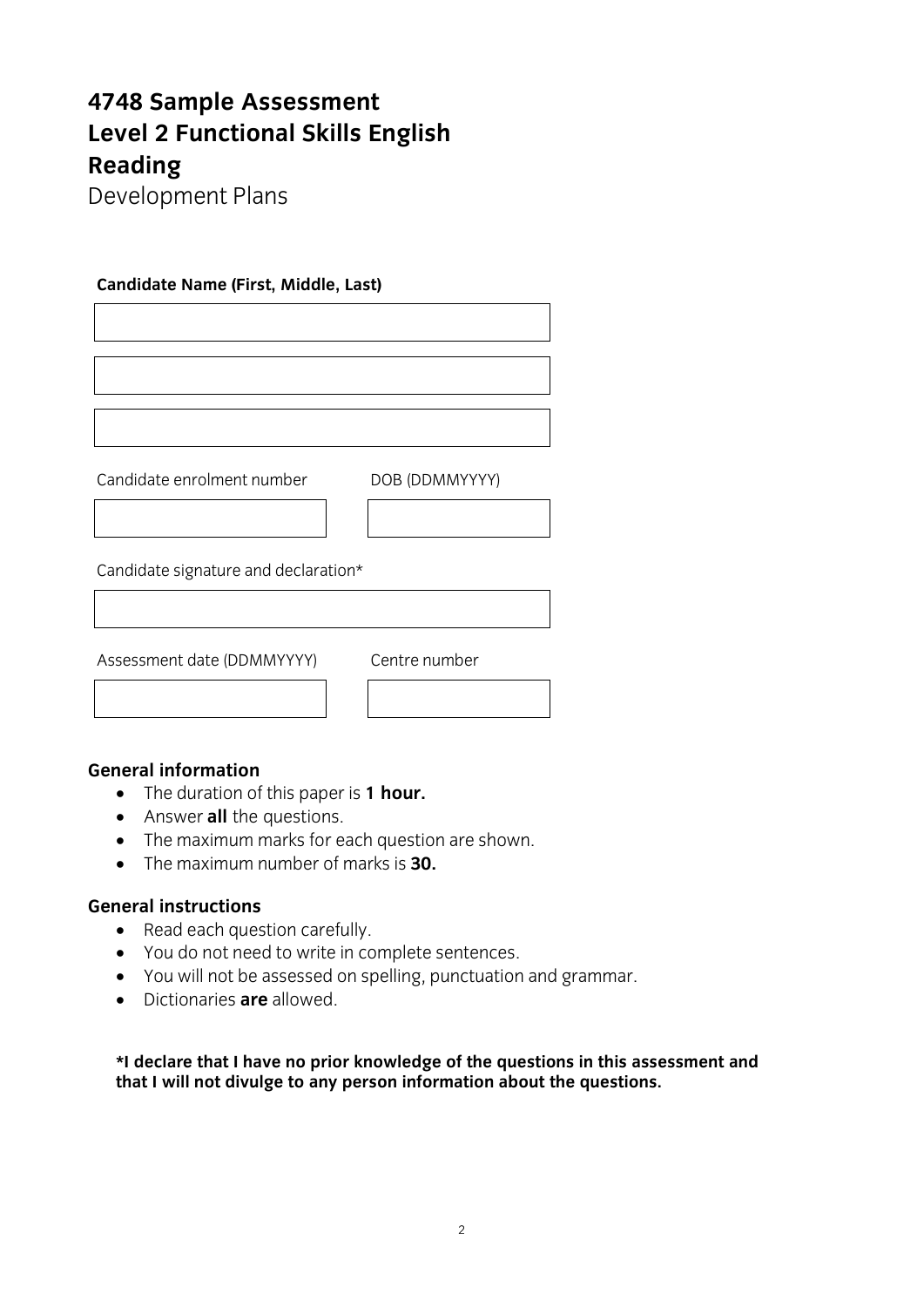### **Read the source documents and then answer the following questions.**

questions 1-7 are about **Document 1-7 and 1**. Make  $\alpha$  **Document 1**. Make  $\alpha$  **Document 1**. Make  $\alpha$ when answering these questions.

1 What feature in the development plans will benefit bicycle users? **1 mark**

2 How will the council turn Hurstbourne Castle into a world-class destination? Give two answers. **two** answers. **2 marks**

3 Which one of the following words **best** describes the tone of Document 1? 1 mark

### **TICK ONE** TICK **ONE**

- a) Pushy.
- b) Apologetic.
- c<sub>)</sub> Dismissive.
- $\ddot{ }$   $\ddot{ }$   $\ddot{ }$   $\ddot{ }$   $\ddot{ }$   $\ddot{ }$   $\ddot{ }$   $\ddot{ }$   $\ddot{ }$   $\ddot{ }$   $\ddot{ }$   $\ddot{ }$   $\ddot{ }$   $\ddot{ }$   $\ddot{ }$   $\ddot{ }$   $\ddot{ }$   $\ddot{ }$   $\ddot{ }$   $\ddot{ }$   $\ddot{ }$   $\ddot{ }$   $\ddot{ }$   $\ddot{ }$   $\ddot{ }$   $\ddot{ }$   $\ddot{ }$   $\ddot{$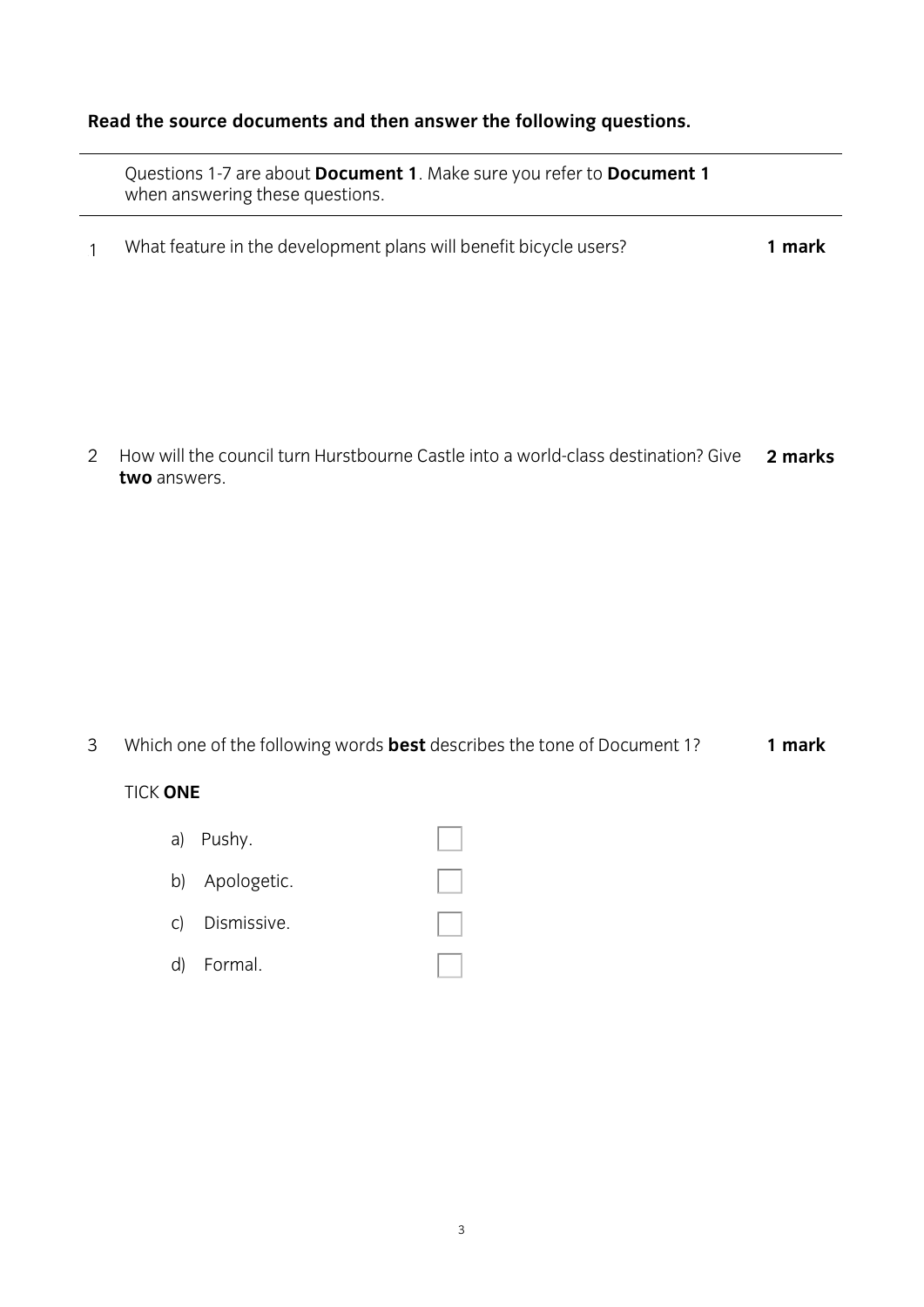4 Look at the first paragraph. What are **two** words or phrases the author of  $\sum_{i=1}^n$  has used to example the problems with Hurstbourne city centre. **2 marks**

5 Apart from exaggeration, identify **two** language techniques used in Document 1 to get its message across. Apart from exaggeration, identify two language techniques used in Document 1 4 marks

For each identified technique, give one example from the text.

Language Technique

Example from the text

Language Technique

Example from the text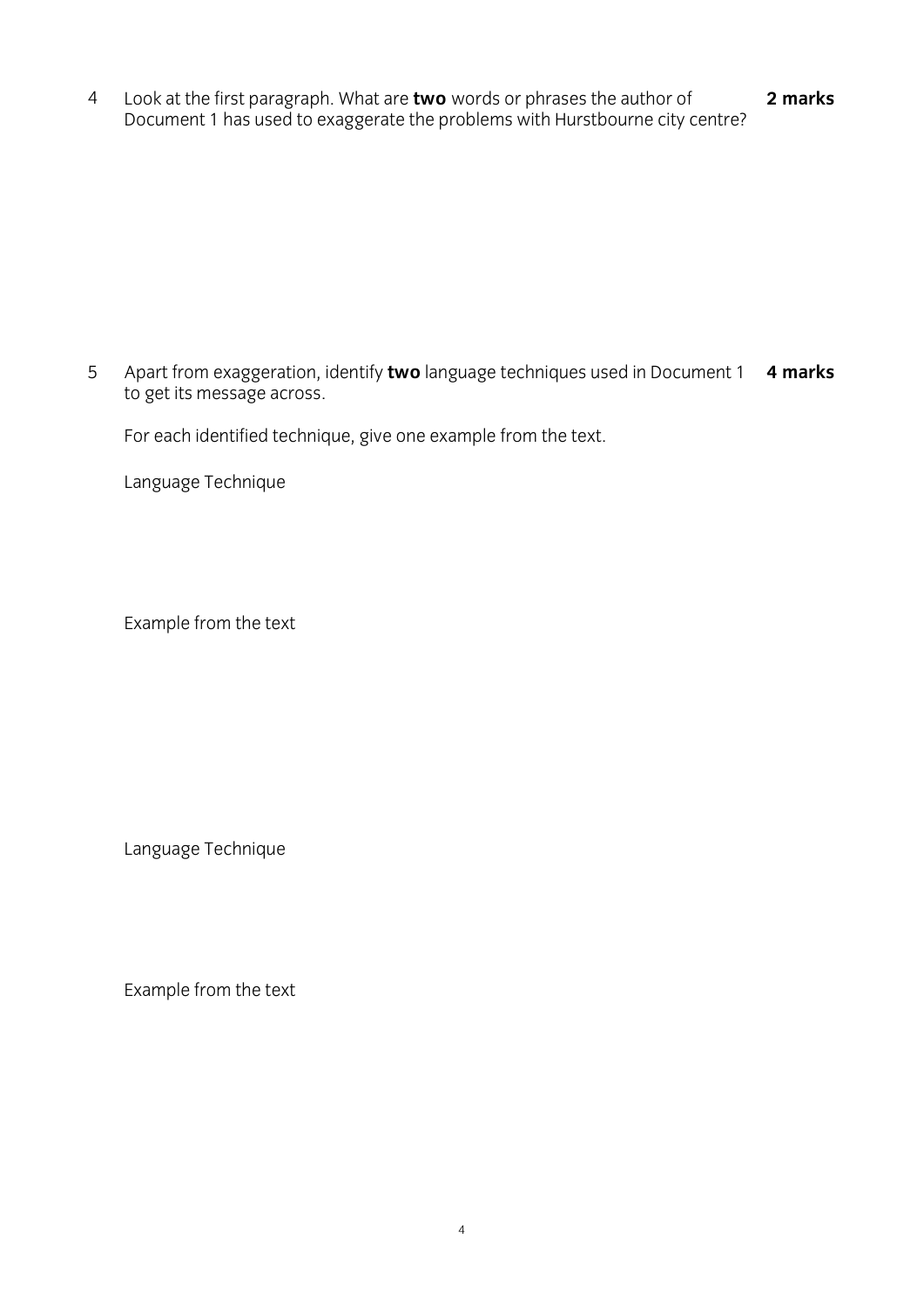6 In which months will work take place on Clumber Street? **1 mark**

 *and for the bus station?* plans for the bus station? **1 mark**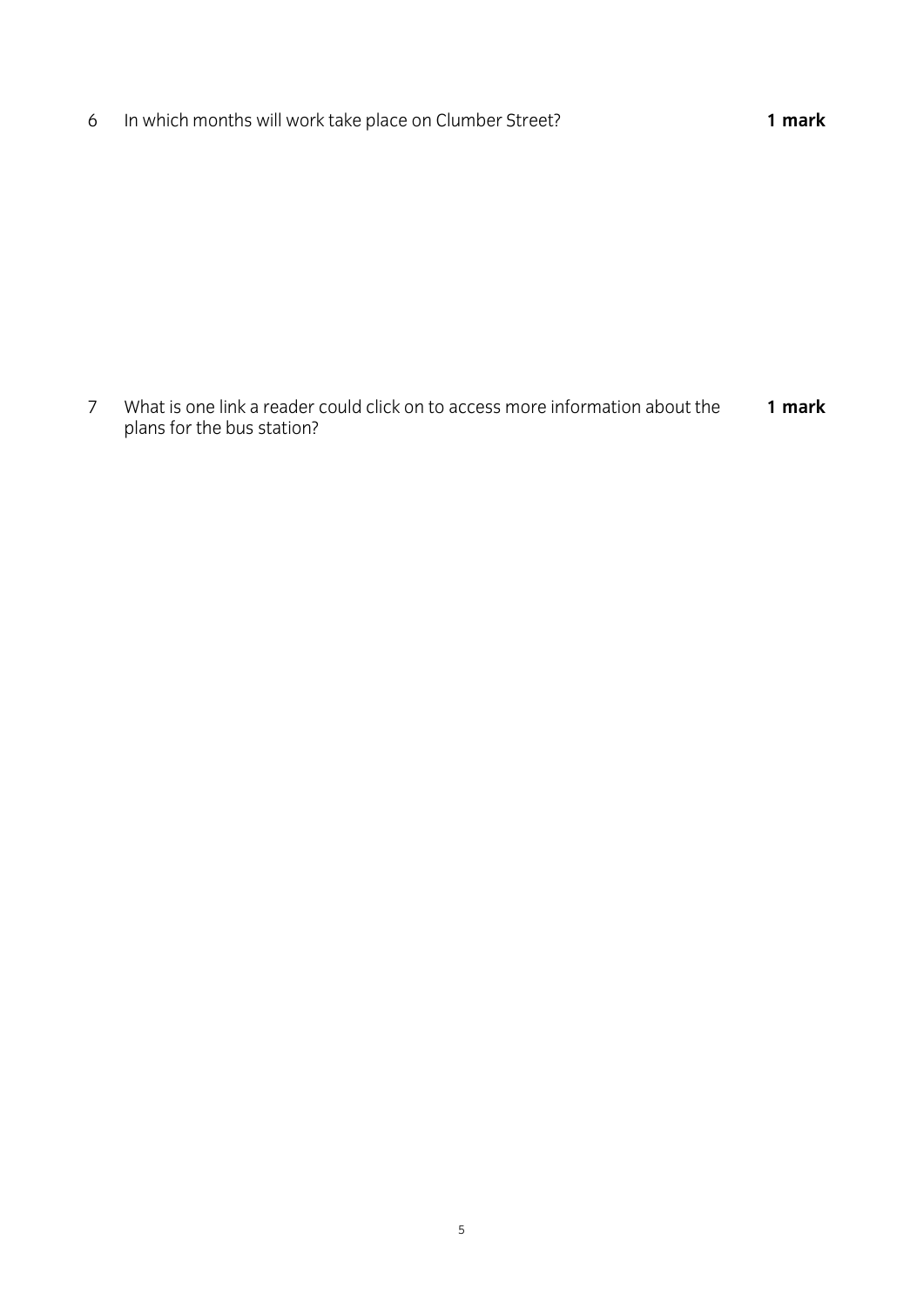Questions 8-13 are about **Document 2**. Make sure you refer to **Document 2** when answering these questions.

| Which one of the following statements is the best summary of Jack Miksza's<br>objection to the redevelopment plans? |                                                               |                 | l mark |
|---------------------------------------------------------------------------------------------------------------------|---------------------------------------------------------------|-----------------|--------|
|                                                                                                                     |                                                               |                 |        |
| a)                                                                                                                  | The cinema will just encourage people to stay inside.         |                 |        |
| b)                                                                                                                  | The council is investing money in things that are not needed. |                 |        |
| C)                                                                                                                  | The bus station is not used by many people.                   |                 |        |
|                                                                                                                     |                                                               | TICK <b>ONE</b> |        |

- d) The library will not be useful for residents of Hurstbourne.
- 4 marks **4 marks**9 Find Four phrases in Document 2 that suggest not many people currently use.<br>Hursthourne shonning area  $\mathcal{L}_{\text{H}}$  is shown shown shown as  $\mathcal{L}_{\text{H}}$  is a set of  $\mathcal{L}_{\text{H}}$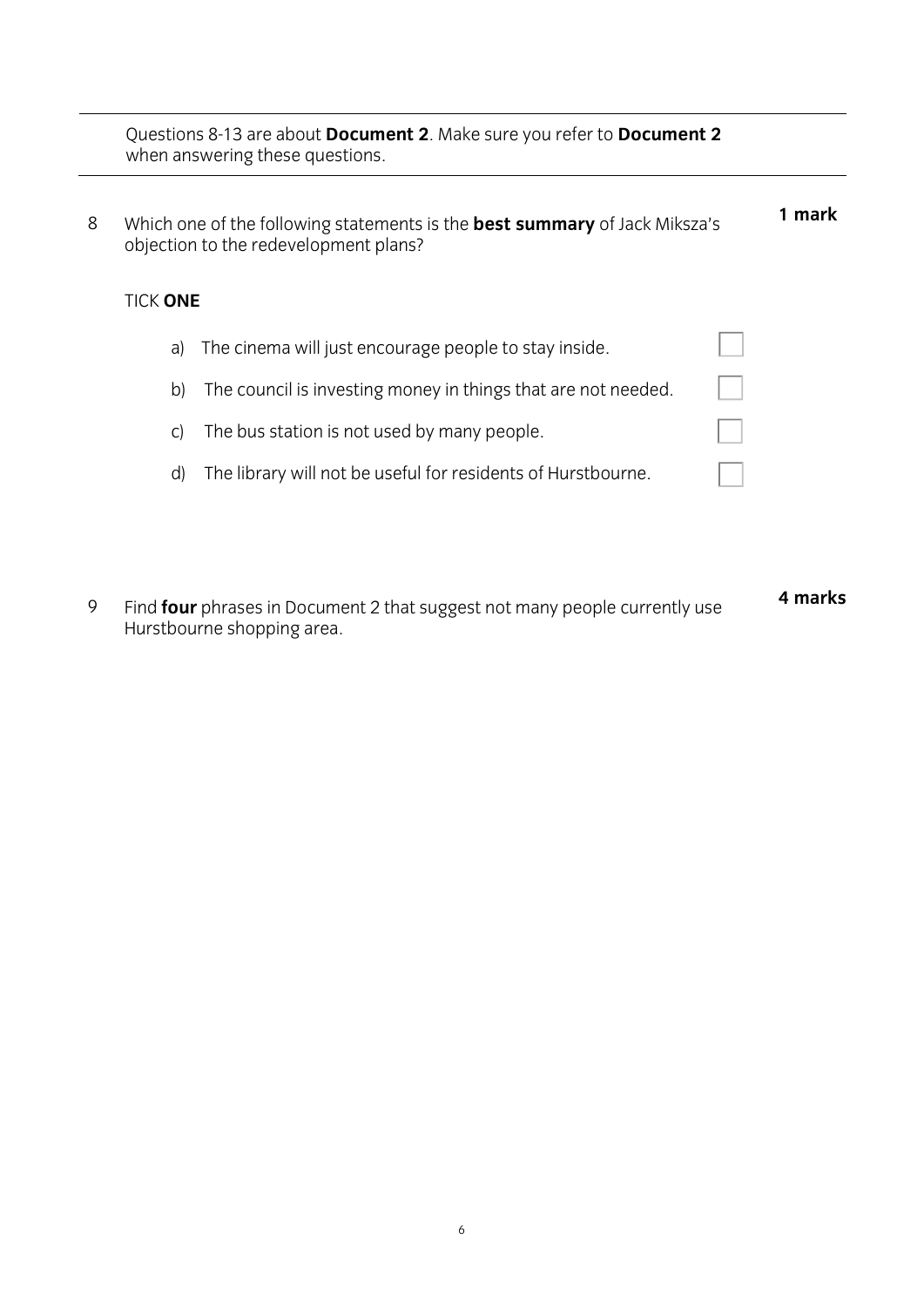10 Select **two** opinions from the following statements.

- a) The local council has announced plans to invest 250 million pounds.
- b) Have you read the council's plans?
- c) A bus station is only useful for the few people who use public transport.
- d) 180,000 people visit the castle every year.
- e) Development is needed, but not this development.
- f) I am one of the Hurstbourne public transport users.

11 Whose comment agrees with the main article written by Jack Miksza? **1 mark**

12 Whose comments have a dismissive tone? Give **three** answers. **3 marks**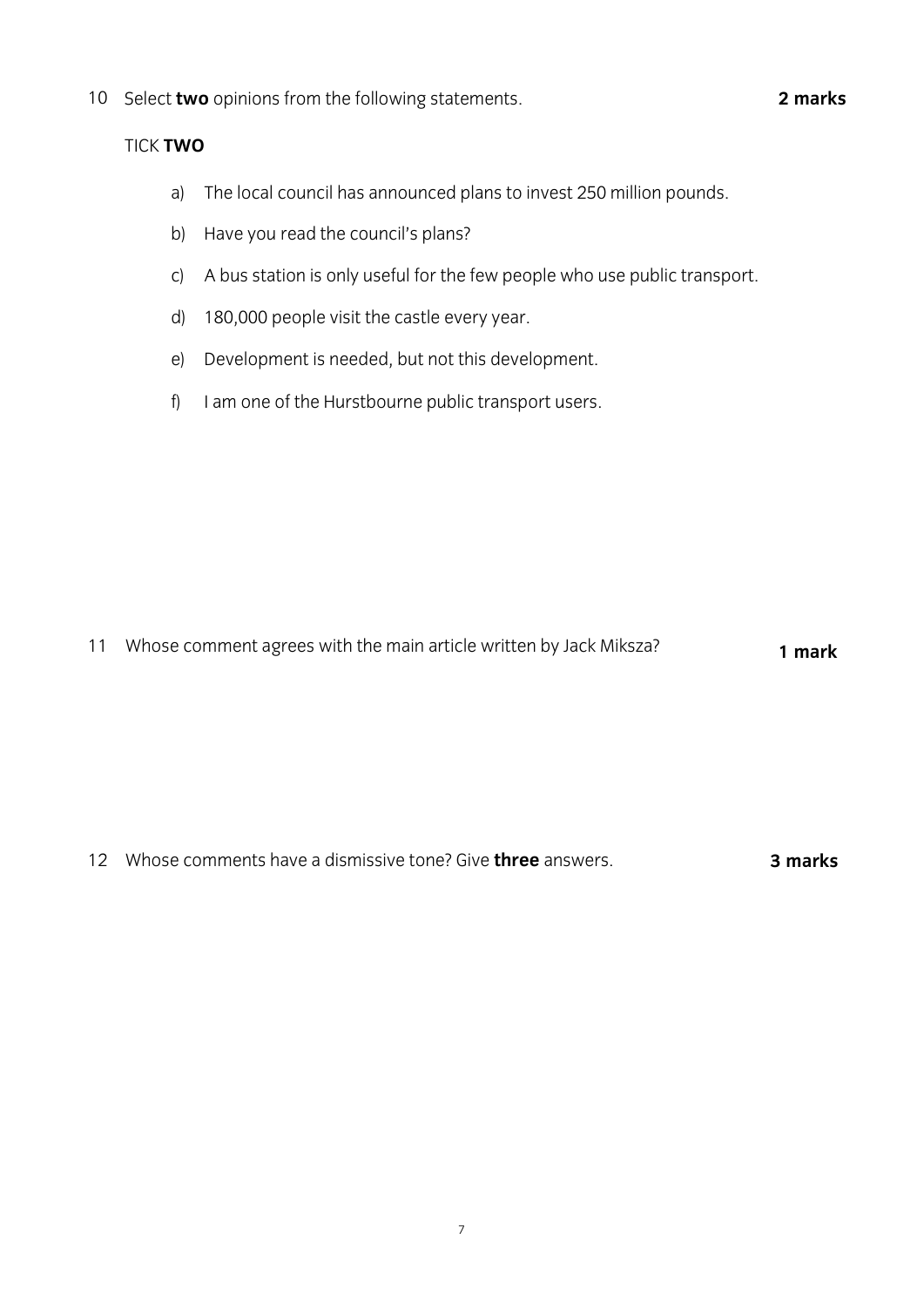**1 mark**

13 Reshi says *Visitors to the new shopping centre are bound to spill out into the high street too*. What does he mean by this?

### TICK **ONE**

| a) | People in the shopping centre will just cause a mess.             |  |
|----|-------------------------------------------------------------------|--|
|    | b) Shopping centre customers will also visit high street shops.   |  |
|    | c) The shopping centre will be too crowded.                       |  |
|    | d) There is no need for both a shopping centre and a high street. |  |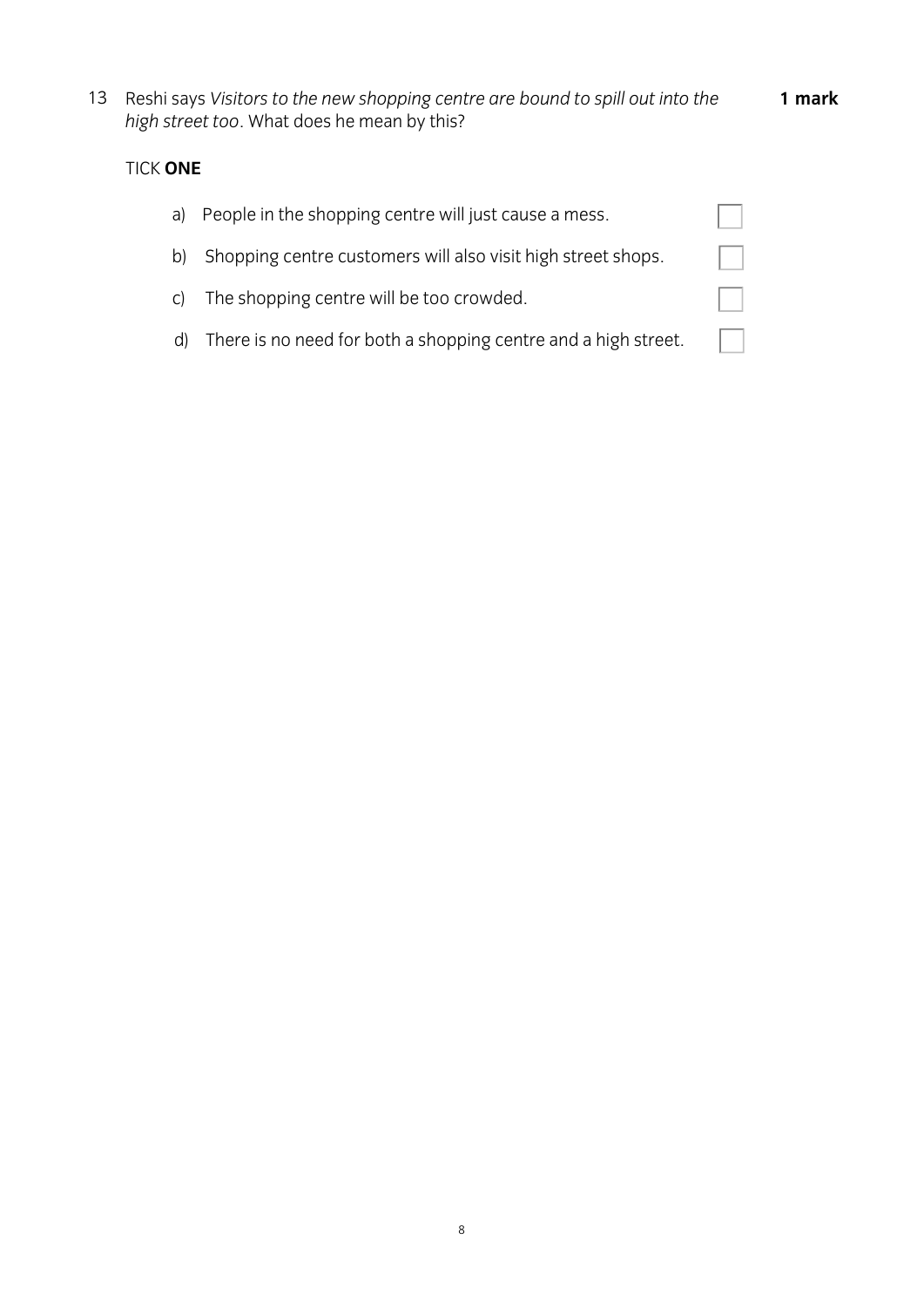Questions 14 and 15 are about both **Document 1** and **Document 2**. Make sure you refer to **both** documents when answering these questions.

3 marks 14 Compare opinions from Document 1 and Document 2 about the plans for the **3 marks** new library.

 $\frac{1}{2}$  convev information about the castle complete the contract the castle **3 marks**